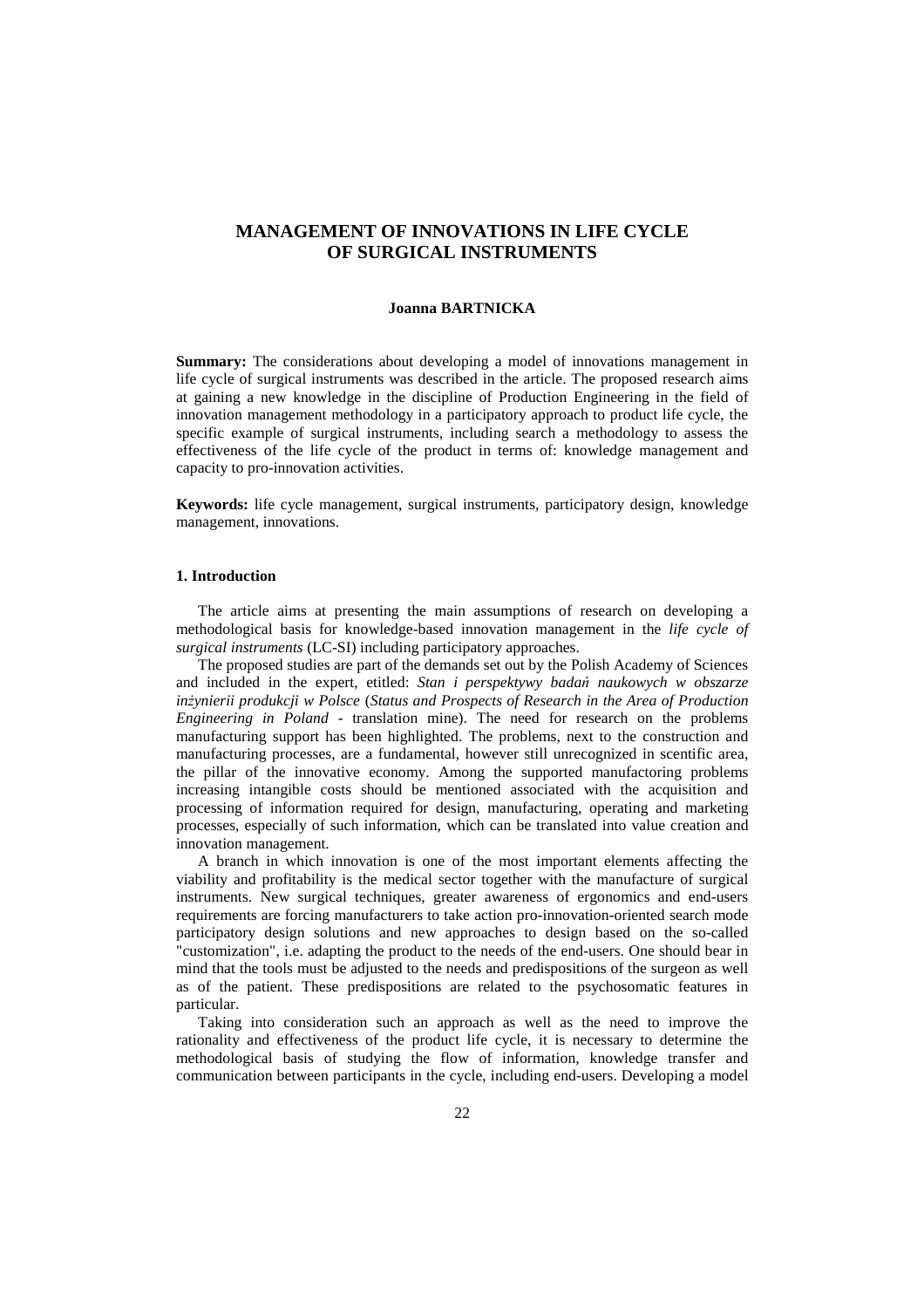of innovation management will enable providing a basis for practical application by the company by identifying mechanisms to support transfer of knowledge and a way of communication with the given, often dispersed participants in the cycle, indicating factors, including the technologies and methods of determining the formation of innovation in the cycle, from designing the product to its exploitation; thus, making a framework for creating innovation and building competitive advantage.

The results of previous studies conducted at the Institute of Production Engineering [1- 3] seem to confirm the validity of the assumptions of the research. This is because they indicated the following problem areas:

- − the lack of adjustment of technical-usable and ergonomic parameters of surgical instruments to the features and abilities of the users (surgeons, scrub nurses),
- − high level of surgical instruments differentiation resulting from variety of surgical operations. Every type of surgical operation requires application of other instrumentation set (e.g. arthroplasty of knee joint requires other set of instrumentation than arthroplasty of hip joint, shoulder joint, elbow joint etc.),
- − complex structure of surgical instruments requiring performance of assembly and disassembly activities during the surgical operation, very often in stress-inducing conditions,
- − the lack of adjustment of the content of user guide to the needs and perception capabilities of users,
- the user guide is in English only,
- the insufficient number of training in area of using the surgical instruments (a low amount of training courses is the results of notations in a SIWZ documentation (specification of the crucial conditions of the order),
- − limited possibility of exercising using the surgical instruments by staff in view of sterilization procedures,
- − the gaps or lack of knowledge transfer between participants in the product life cycle,
- − frequent exchange of equipment resulting from short fitness for use lasting usually one year. Due to specificity of public procurement process the new set may vary from the previous one because of changing the manufacturer whose product was chosen by tender.

With respect to the issues identified above, it appears advisable to implement of such innovations in the product life cycle, which would support the process of effective creating the skills of medical staff in the area of using and handling of surgical instruments. The development of supporting tools for the process could be created at an early stage of the cycle through the preparation of training materials based on computer simulations. Such materials, in turn, could also be the base for the development of marketing innovations based on virtual technologies. The realization of such assumptions forces to undertake the research on modelling the transfer of knowledge and ways of communication throughout the product life cycle.

Another aspect of this problem is a new approach of health care units to the public procurement issues and elaborating the SIWZ. The purchase process should be so redesigned and the way of elaborating the SIWZ should be so changed, that the newpurchased equipment would be accordance with not only the lowest price, but also with the needs of end-users, i.e. medical staff and patients.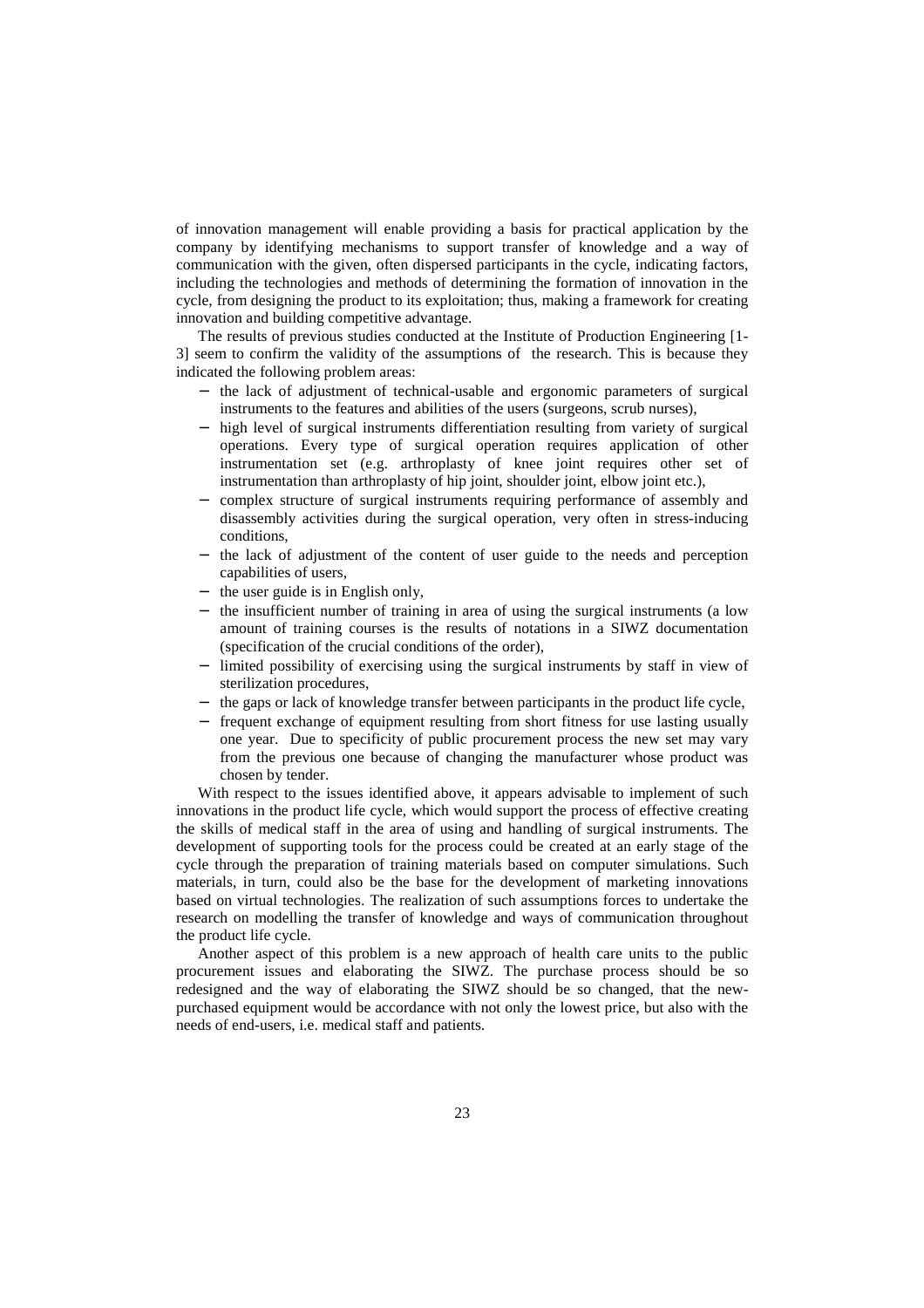#### **2. Product life cycle management – a literature review**

The problem of innovation management in such specific area, which is the life cycle of surgical instruments, **is a new problem** not only in Poland but in the world. It is reflected in the literature reports, pointing to the deficit of research in the field of medical device development [4]. The available literature sources from the area of designing medical devices highlight the need to consider the ergonomic needs of future users, substantive environmental conditions and patient safety in the process [5], the standards of designing based on the safety using the medical devices as well as human factor design approach [6- 10].

The literature highlights the need to developing the mechanisms which are verified in practice and the methods of cooperation between the industry and the health sector in the area of creating innovative products taking into account ergonomic principles as a priority [4]. One of the symptoms of such an ergonomic approach is designing with using electromyography method (EMG). In the research conducted by Wu et al. [11] the EMG method was used to assessment of muscle tension during the surgical activities with using the four variants of one type of surgical instrument (a scalpel) and the choice of the optimal variant. But, apart from the EMG method it was used in addition: a questionnaire and a scientific staging with the left and right handed users who used the each scalpels variant and special phantoms.

It should be noted that the research concerned the instruments that have already been produced and used in practice, and such results can be used as a guide for designing the instruments in the future. The research challenge is to develop a method of validation of surgical instruments in the design, not in the exploitation phase.

Generally, the subject matter of the product development methodology is present in the literature. There are indicated four kinds of product modelling methodologies: solid product modelling, feature-based product modelling, knowledge-based product modelling and integrated product modelling but the perspectives are oriented in research into inter alia how to use the knowledge to support product design [11].

According to Buckle P. et al. it is necessary to encourage the industry to an useroriented design. The encouragement must go hand in hand with building robust scientific methods, which support innovative designing development, and increasing competitiveness [5].

The way of customization the product to the end-user needs can be treated individually by designing and producing a product for a specific individual user. Such approach is important and has already been implemented inter alia in the prothesis industry [12, 13].

We can find in the literature many articles describing researches related with product lifecycle management, as a management system of interrelated entities and processes. It is noted, that in order to manage life cycle products and for actors involved in the life cycle to collaborate efficiently, life cycle products should first be modelled. It was conducted a research under the 6<sup>th</sup> Framework Programme, Project Promise - Product Lifecycle Management and Information Tracking Using Smart Embedded Systems, which goal was to develop an appropriate technology of products, so-called Embedded Devices Information, which enable to collect information throughout the life cycle and thus to optimize the cycle. The attention was drawn to a number of traditional modelling methods, classifying them into two categories: enterprise modelling methodologies and product life cycle modelling [14]. The proposed new approach describes the behaviour of whole product life cycle objects: product, process and resource. The models need to be designed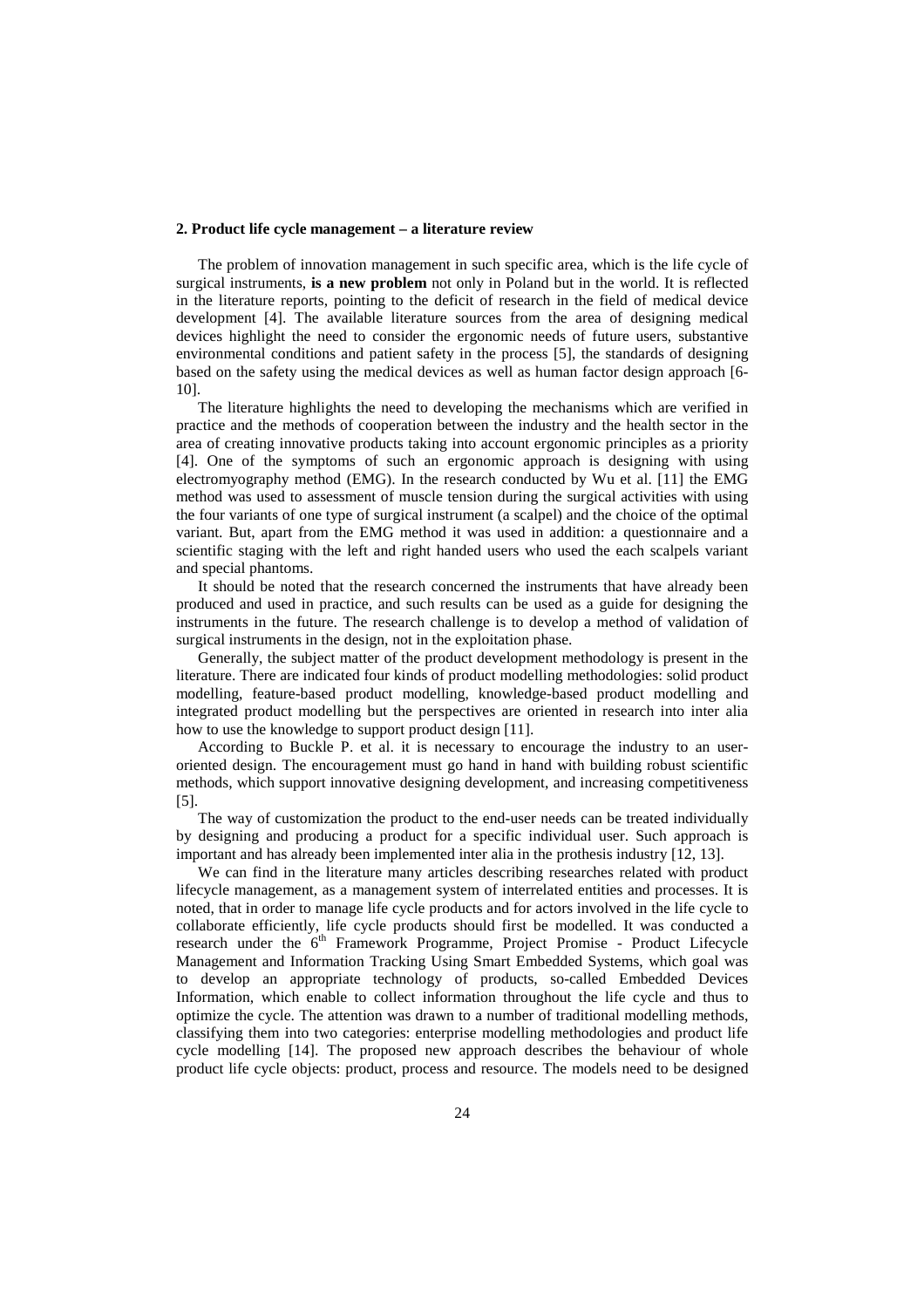in such a way so that they are capable of showing various perspectives relevant to the situation concerned, thus permitting alternative product configurations and their development possibilities to be evaluated [14]. The presented model of the product life cycle relates to the products with a high degree of modularity. Hence, a large attention was dedicated to the issues of optimization of the manufacturing and recycling processes.

Meanwhile, the proposed in the article researches, aims at drawing the attention to the issue of adjustment the product to the end-user needs and the disclosure of innovative activities in this area. It is justified by the fact that the selection of materials and method of the disposal is standardized in the medical sector. The mentioned customization of product is based on the mechanisms of knowledge management. Such an issue in the creation of innovative products is described in the literature [15, 16].

In the next approach to the subject matter it is indicated a new paradigm of life product management in industrial manufacturing which is: in order to add value and maximize utilization, products are linked in the manufacturer's network from beginning to end. Such paradigm needs new methods, tools and technologies related on information and communications systems [17]. An example of a system, which fulfils the mentioned assumptions of the paradigm is KCModel (knowledge configuration manager) proposed by Badin et al. dedicated to knowledge configuration management applied to design projects [18]. The KCModel ensures the coherence of information e.g. the same parameter value is used in several expert models, through several product design activities in a collaborative engineering context.

Much research are also dedicated to the particular aspects of the methodology for knowledge management in product life cycle. The research undertaken in this area are related to supporting knowledge management about product based on methods of documenting the life of the product for the automation of the design process [19-21]; the participatory design methods [22, 23], including methods based on web technologies [24] as well as on contextual inquiry method/contextual observation (CI) [4] or on boundary objects [25]. The difficulties in the area of acquisition of usable knowledge in the design process of medical devices were identified. These difficulties largely stem from a lack of the effective mechanisms of obtaining the implicit and tacit knowledge [26] which concern the difficulties with articulate the manners of operations, especially on the line the medical staff - the patient.

However, it was indicated that the participatory approach to design, and thus, the gaining difficult to codify expertise, can be supported by heuristic methods, such as focus group [23] or delphi technique [27].

As the initial research showed, a crucial element of an innovative approach to product lifecycle management is to predict the respective life cycle phases, taking into account such aspects as: technical-usable, economic, safety and ergonomics, and also reaction and anticipation of the consequences in case of any changes in the cycle. The effectiveness of these measures depends largely on the degree of cooperation and linkages between the R&D sector, which develops innovative methods of product lifecycle management, the industry sector, which initiates and implements the solutions and the end-users, who indicate specific needs. The way to strengthen the relationships is to increase and improve the transfer of knowledge which is capable on the one hand to develop innovative solutions, and on the other hand, to absorb them. Such an improvement of transfer of knowledge takes place in particular by increasing the capacity of communication between the participants of the cycle. At present, the participants of various stages of product life cycle use a language, which is appropriate to their specialization, confronting technical language with the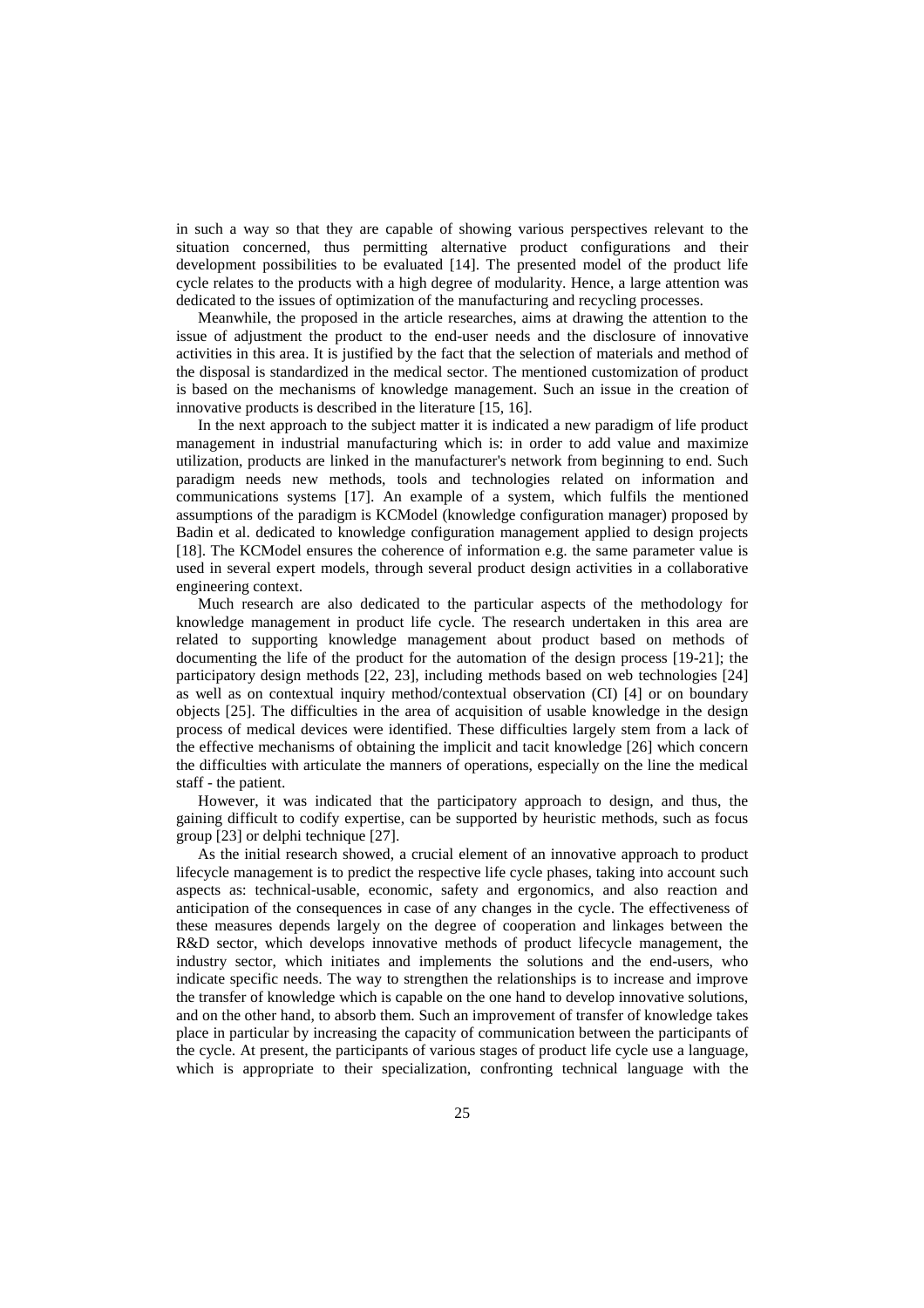language of financial or marketing, or, in this case, of end-users - the medical language. Such situation causes the communication gaps, which concern of both the cooperating autonomous companies and even the units from one entity [28].

The need for improvement of communication forms in the product life cycle is also indicated in the recent literature, including in [29].

# **3. Methodology**

The literature indicates, that product life cycle is divided in three main stages [30]:

- 1st stage Begin-of-life (BOL), which encompasses product design to production stage;
- 2nd stage Middle-of-Life (MOL), which encompasses usage and maintenance stage;
- 3rd stage End-of-Life (EOL), which encompasses the disposal/recycle stage.

Based on the basic structure of the product life cycle the decomposition of the specific phases was performed (Fig. 1). The decomposition has become, in turn, the basis for the formulation of research methodology aimed at developing a model of innovation management in the life cycle of surgical instruments.



Fig. 1. Expanded diagram of the life cycle of surgical instruments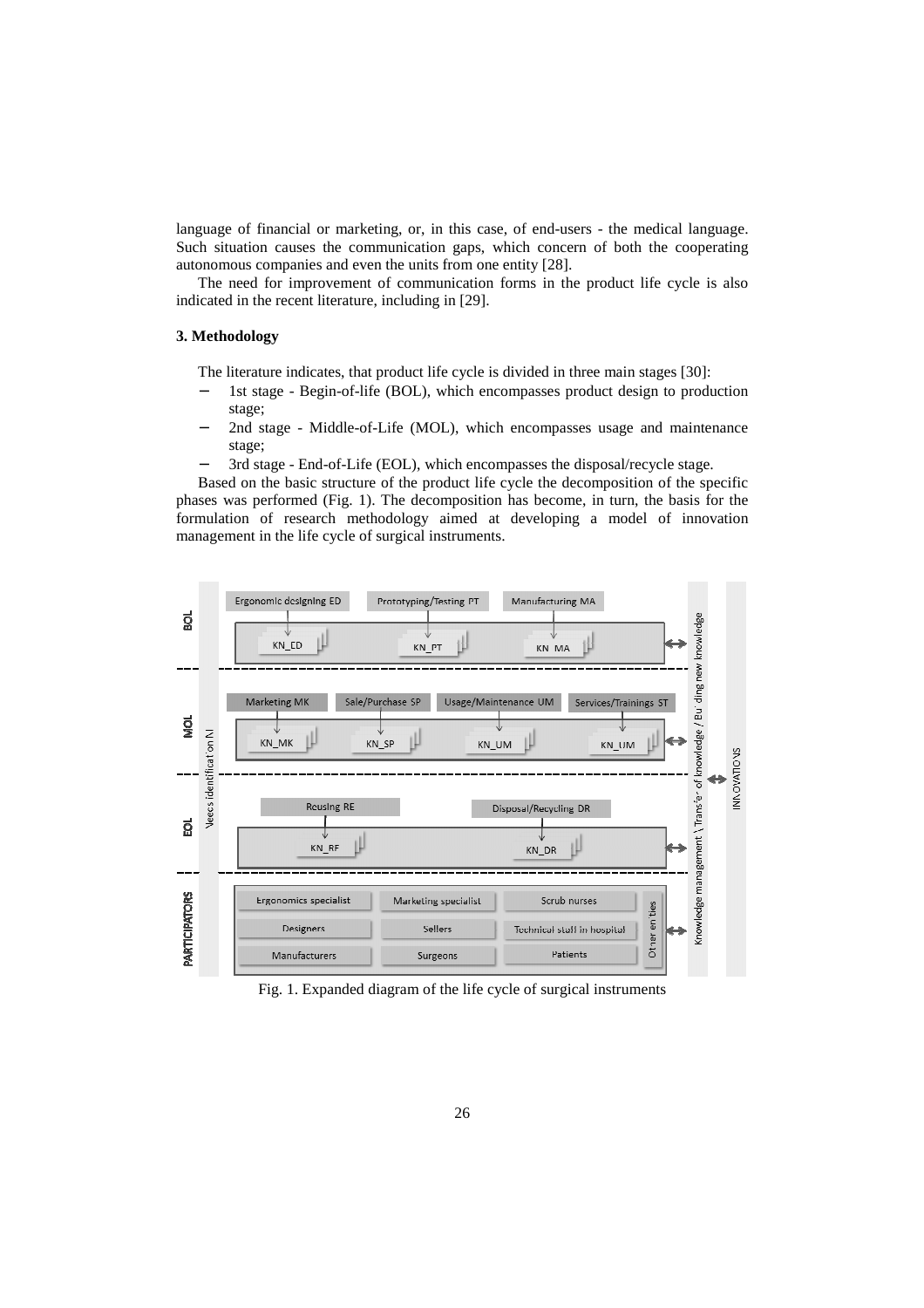The presented diagram includes such elementary phases, which are essential to undertaking participatory approach and / or creating innovations in managing the life cycle of surgical instruments. The specific phases are following:

- 
- − BOL: Ergonomic design ED, Prototyping/Testing PT, Manufacturing MA;<br>- MOL: Marketing MK, Sale/Purchase SP, Usage/Maintenance − MOL: Marketing MK, Sale/Purchase SP, Usage/Maintenance UM, Services/Trainings ST
- − EOL: Reusing RE, Disposal/Recycling DR.

In this context, each phase has been described in a such way that lead to the developing the mentioned above research methodology (see tab. 1.).

Apart from mentioned phases there is one special phase, which is especially important for all main stages: Needs identification NI.

| <b>Elementary</b><br>stage | <b>Description</b>                                                                                                                                                                                                                                                                                                                                                                                                      |  |
|----------------------------|-------------------------------------------------------------------------------------------------------------------------------------------------------------------------------------------------------------------------------------------------------------------------------------------------------------------------------------------------------------------------------------------------------------------------|--|
| NI                         | The needs resulting from the specific surgical procedures, trends, existing<br>innovative solutions, environmental issues, etc.                                                                                                                                                                                                                                                                                         |  |
| ED                         | Designing surgical instruments taking into account human factors<br>approach                                                                                                                                                                                                                                                                                                                                            |  |
| PT                         | Application of rapid prototyping tools to testing and simulating the<br>operations with using them                                                                                                                                                                                                                                                                                                                      |  |
| <b>MA</b>                  | Production of surgical instruments, including the use of virtualization<br>techniques to computer-aided design of production technology                                                                                                                                                                                                                                                                                 |  |
| <b>MK</b>                  | Actions for promoting the surgical instruments at an early stage of the<br>cycle based on virtualization technologies                                                                                                                                                                                                                                                                                                   |  |
| <b>SP</b>                  | Purchase / sale transactions having regard to the procurement process,<br>including preparation of SIWZ (specification provisions of crucial<br>ordering conditions)                                                                                                                                                                                                                                                    |  |
| <b>ST</b>                  | The additional services, such as: mechanisms for sharing information<br>about the surgical instruments; trainings based on the mechanisms of<br>knowledge management in the area of using and servicing, which are<br>available to medical personnel in the mobile way (available during the<br>work processes in contextual situations) and stationary way; regeneration<br>and investigation of their properties etc. |  |
| <b>UM</b>                  | Based on knowledge management mechanisms for supporting the<br>processes of using surgical instruments according to intended the purpose<br>and function as well as maintaining the usable suitability of instruments                                                                                                                                                                                                   |  |
| <b>RE</b>                  | The utilization of the instruments after the withdrawal from the active use<br>during surgical procedures to the activities of designing and testing new<br>solutions                                                                                                                                                                                                                                                   |  |
| DR                         | Removal of instruments in accordance with applicable regulations and<br>taking into account environmental aspects                                                                                                                                                                                                                                                                                                       |  |

Tab. 1. Description of elementary stages

The processes, which are common to all mentioned activities, are the processes of acquisition and application of appropriate knowledge resources (marked as KN\_xx on the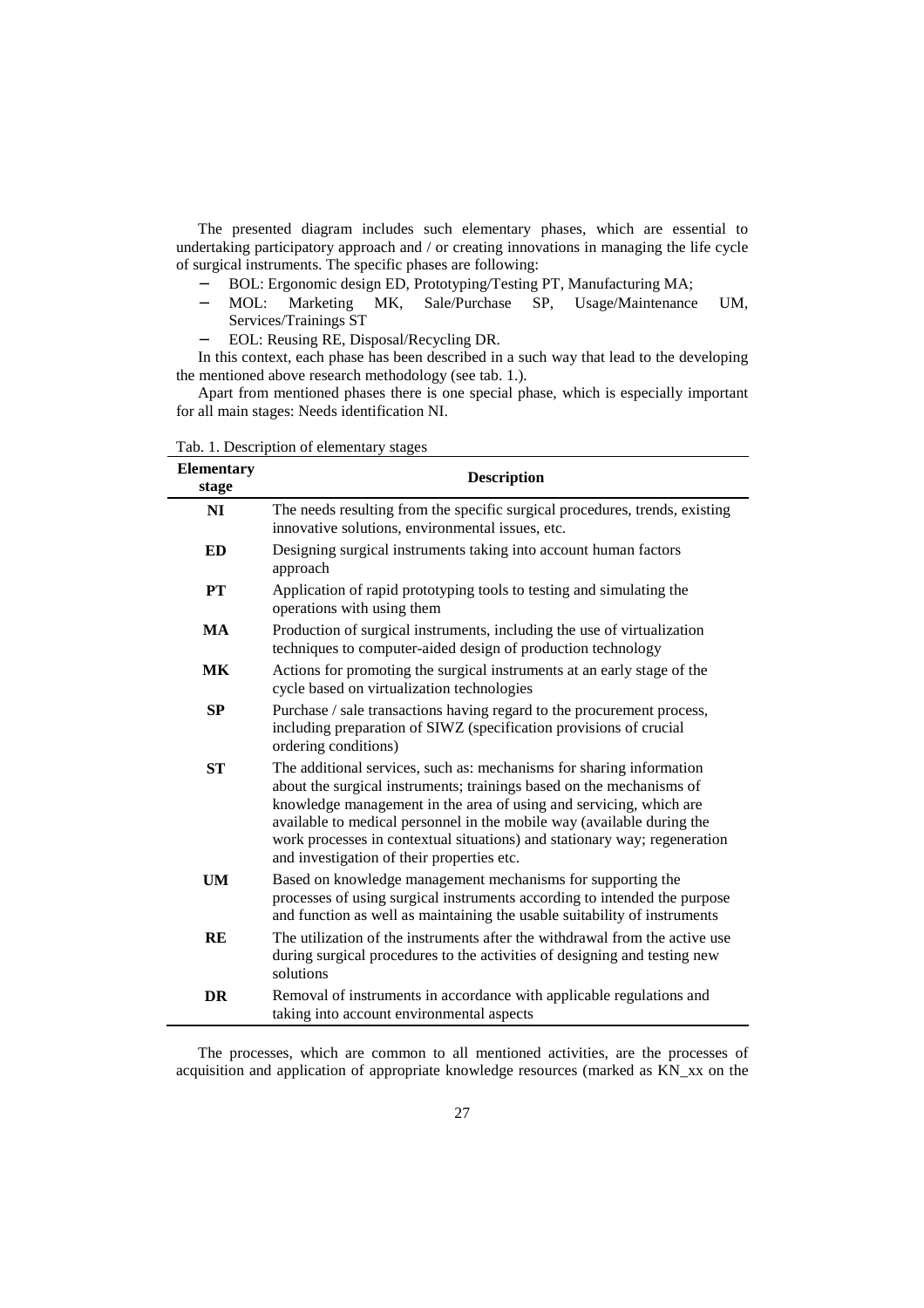Fig. 1) and the transfer of knowledge between the participants of the cycle. The problem for effective implementation of these processes is the diversity of both phases and tasks (within specific phase) as well as the diversity of participants in the cycle in terms of specializations, competences and geographical localization. Such an approach to the taken issues forces the targeting considerations to aspects of knowledge management, including management of explicit, tacit and implicit knowledge [31], as the basis for creating the innovation in product life cycle. This area also includes reflections on the use of appropriate and modern ICT technologies (information and communication technologies).

An approach to based on knowledge product life cycle is called as the Product Life Cycle Knowledge (PLK) in the literature. It is defined as the combination of knowledge about a product across its life time and the knowledge about all processes controlling the product life cycle or as a kind of fusion of heterogeneous knowledge about the structure, the functions, the life cycle processes, and the operational environment having impact on the product life cycle [29].

Taking into account the research area described above, it is proposed four complex tasks that are the parts of the methodology:

- 1st Task: Identification and analysis of variant models of the product life cycle.
- 2nd Task: Examination of the impact of modern information technologies IT and information - communication technologies ICT on innovation management in the life cycle product.
- 3rd Task: Development of a model for knowledge management in product life cycle.
- 4th Task: Development and verification of a model for innovation management in the LC-SI.

The performance of the indicated tasks aims at acquire a new knowledge, which will be the basis for the development of a model of innovation management in the life cycle of surgical instruments. Table 2 shows the specification of the identified tasks, together with the expected results in the form of specific knowledge resources.

Tab. 2. Description of tasks and the results in methodology of creating a model of knowledge-based innovation management in the life cycle of surgical instruments

| <b>Task</b> | <b>Description of task</b>                                                                                                                                                                                                                                                                                                                                                                                                                                                                                                                                                                                       | New knowledge about:                                                                                                                                                                                                                                                            |
|-------------|------------------------------------------------------------------------------------------------------------------------------------------------------------------------------------------------------------------------------------------------------------------------------------------------------------------------------------------------------------------------------------------------------------------------------------------------------------------------------------------------------------------------------------------------------------------------------------------------------------------|---------------------------------------------------------------------------------------------------------------------------------------------------------------------------------------------------------------------------------------------------------------------------------|
| 1st<br>Task | 1.1 Identification of the number of participants in life<br>cycle of surgical instruments LC-SI variants and<br>analysis of their structure and the competences<br>1.2 Examination of the degree of the geographical<br>dispersion of participants in the LC-SI variants<br>1.3 Identification and analysis of communication<br>forms between certain participants in the LC-SI<br>variants<br>1.4 Identification and analysis of the types of<br>information resources to be exchanged between<br>specific participants<br>1.5 Identification and comparative analysis of the<br>duration of the LC-SI variants | information gaps in the cycle,<br>their causes and effects<br>communication problems<br>$\bullet$<br>(knowledge transfer), their causes<br>and effects<br>bottlenecks affecting the length<br>٠<br>and course of the cycle<br>best and bad practices in the<br>cycle management |
| 2nd<br>Task | 2.1 Examination of the use of virtual technologies and<br>ergonomic methods in an innovative approach to<br>participatory design of surgical instruments                                                                                                                                                                                                                                                                                                                                                                                                                                                         | a methodology for designing<br>٠<br>surgical instruments including<br>participatory approaches,                                                                                                                                                                                 |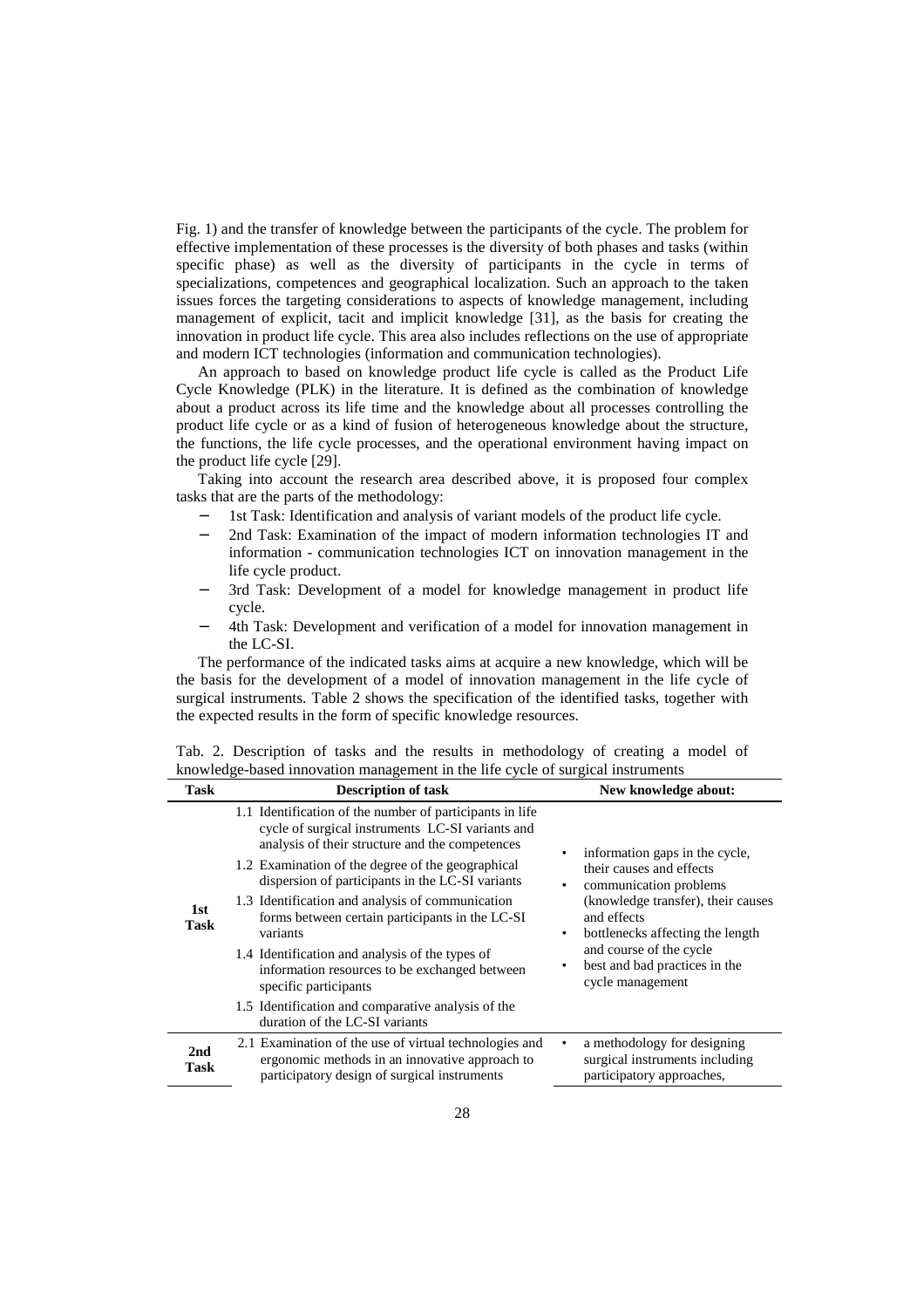|                    | 2.2 Examination of the usefulness of IT and ICT<br>technologies in shaping product, operational and<br>marketing innovations taking into account, in<br>particular, automatic identification of data<br>technology and rapid prototyping technology                                                                                                                                                                                                                                                                                                                                                                                                           | the determinants of innovation in<br>the product life cycle, taking into<br>account the different stages of the<br>cycle,<br>an impact of innovative solutions<br>$\bullet$<br>in a given stage of the behaviour<br>of the entire cycle                                                                                                                                                                                                                                                                                                                 |
|--------------------|---------------------------------------------------------------------------------------------------------------------------------------------------------------------------------------------------------------------------------------------------------------------------------------------------------------------------------------------------------------------------------------------------------------------------------------------------------------------------------------------------------------------------------------------------------------------------------------------------------------------------------------------------------------|---------------------------------------------------------------------------------------------------------------------------------------------------------------------------------------------------------------------------------------------------------------------------------------------------------------------------------------------------------------------------------------------------------------------------------------------------------------------------------------------------------------------------------------------------------|
| 3rd<br><b>Task</b> | 3.1 Preparing the specifications of strategic<br>information resources in innovation management<br>in the LC-SI<br>3.2 Elaboration and analysis of variant forms of<br>notation of information adjusted to the needs of<br>individual participants in the LC-SI<br>3.3 Identification and analysis of the repetitive<br>elements of knowledge in the management of the<br>LC-SI<br>3.4 Evaluation of the usefulness of modern ICT<br>technologies in transfer of knowledge in the cycle<br>with particular emphasis on participatory<br>approaches in the design<br>3.5 Development of a formal method for notation of<br>knowledge management model in LC-SI | the possibilities of applying<br>knowledge management<br>mechanisms to improve product<br>life cycle,<br>an impact of knowledge<br>management to support the pro-<br>innovation activities in the<br>product life cycle                                                                                                                                                                                                                                                                                                                                 |
| 4th<br><b>Task</b> | 4.1 Development of a formal methodology for<br>notation of innovation management in the LC-SI<br>4.2 Elaboration of the mode of model verification<br>4.3 Development of guidelines for evaluating and<br>prediction of the behaviour the product life cycle<br>CLA in the areas: knowledge management and<br>capacity to the pro-innovation activities                                                                                                                                                                                                                                                                                                       | the methodological foundations<br>$\bullet$<br>for the research and development<br>of LC-SI in terms of innovation<br>at different levels of complexity<br>of the cycle<br>the methodologies of notation<br>$\bullet$<br>and verification of multi-<br>dimensional model of innovation<br>management in the LC-SI<br>the methodologies for conducting<br>٠<br>the product life cycle assessment<br>and the capable for the prediction<br>of the behaviour of cycle in terms<br>of: knowledge management and<br>capacity to pro-innovation<br>activities |

The whole research has been assigned to the two main stages: preliminary research, which has diagnostic nature and basic research aimed to developing and next verifying a model of innovation management in the life cycle of surgical instruments. Both stages will be supplied by carefully selected tools and research methods (Fig.2). They are located into two groups: methods of gathering the research material and Methods of analysis and elaboration of the results of preliminary the research.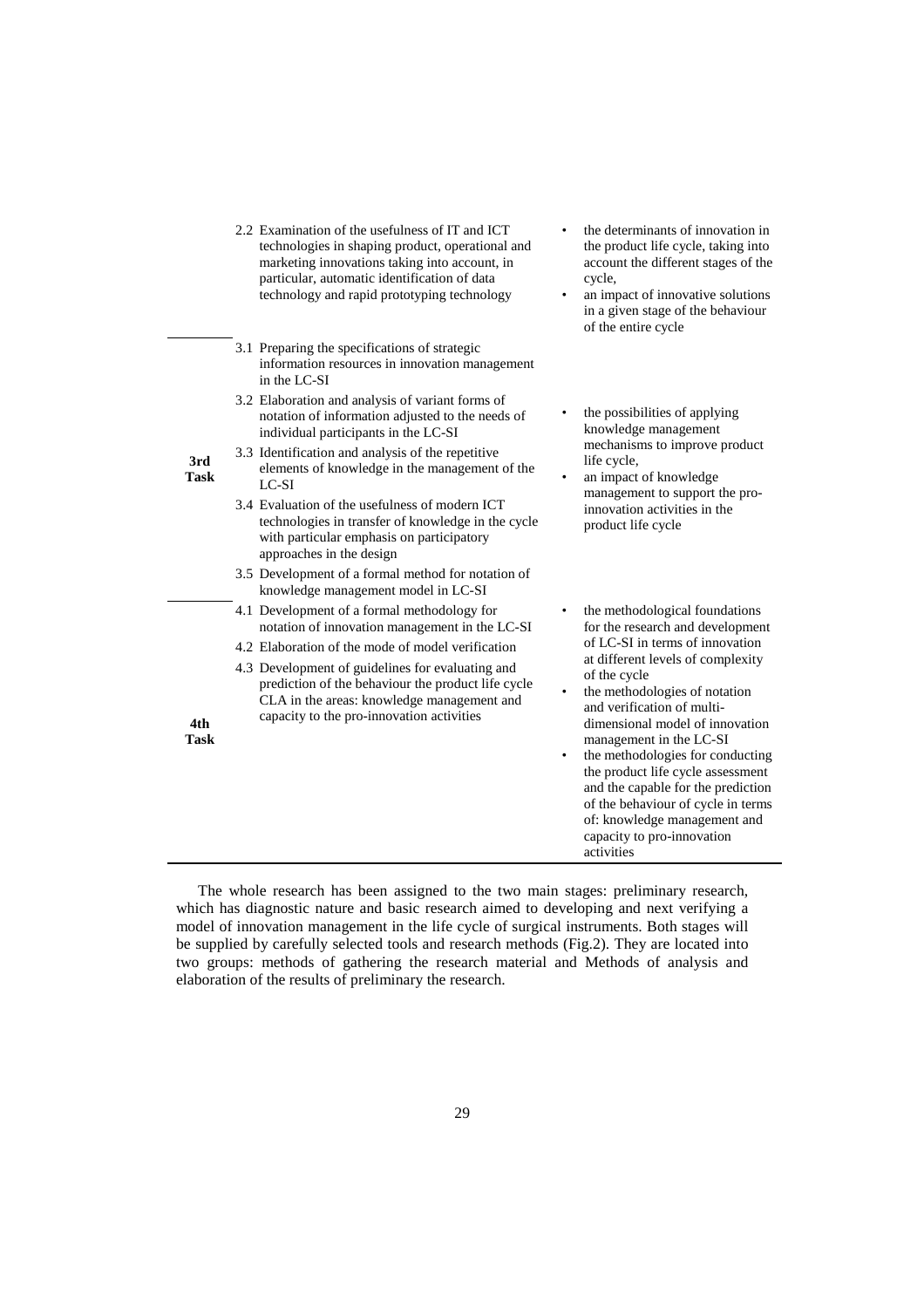

Fig. 2. The group of research methods used in the project

# **2. Conclusions**

Management of Product Life Cycle focuses on creating, storing and retrieving data, information and, ideally, knowledge in throughout the product life cycle, starting from conceptualization to its destruction or recovery. The surgical instruments are a specific case of products, where the knowledge about them has become a crucial feature in proper treatment processes of patients. Particularly the specific needs of medical staff in area of using surgical instruments in connection with up to date ICT technologies are the impulse for creating innovations in their life cycle.

Summarising, the results of the preliminary research and the literature studies seem to confirm the lack of consistent methodological principles in managing innovations in product life cycle. The solution to this problem lies in developing a new approach to design based on participatory approach and thus creating the product innovations in the field of surgical instruments..

The methodology of studying the life cycle of surgical instruments presented in the article has a cognitive importance and the results of research will be the basis for the development of a model of innovation management within the described area.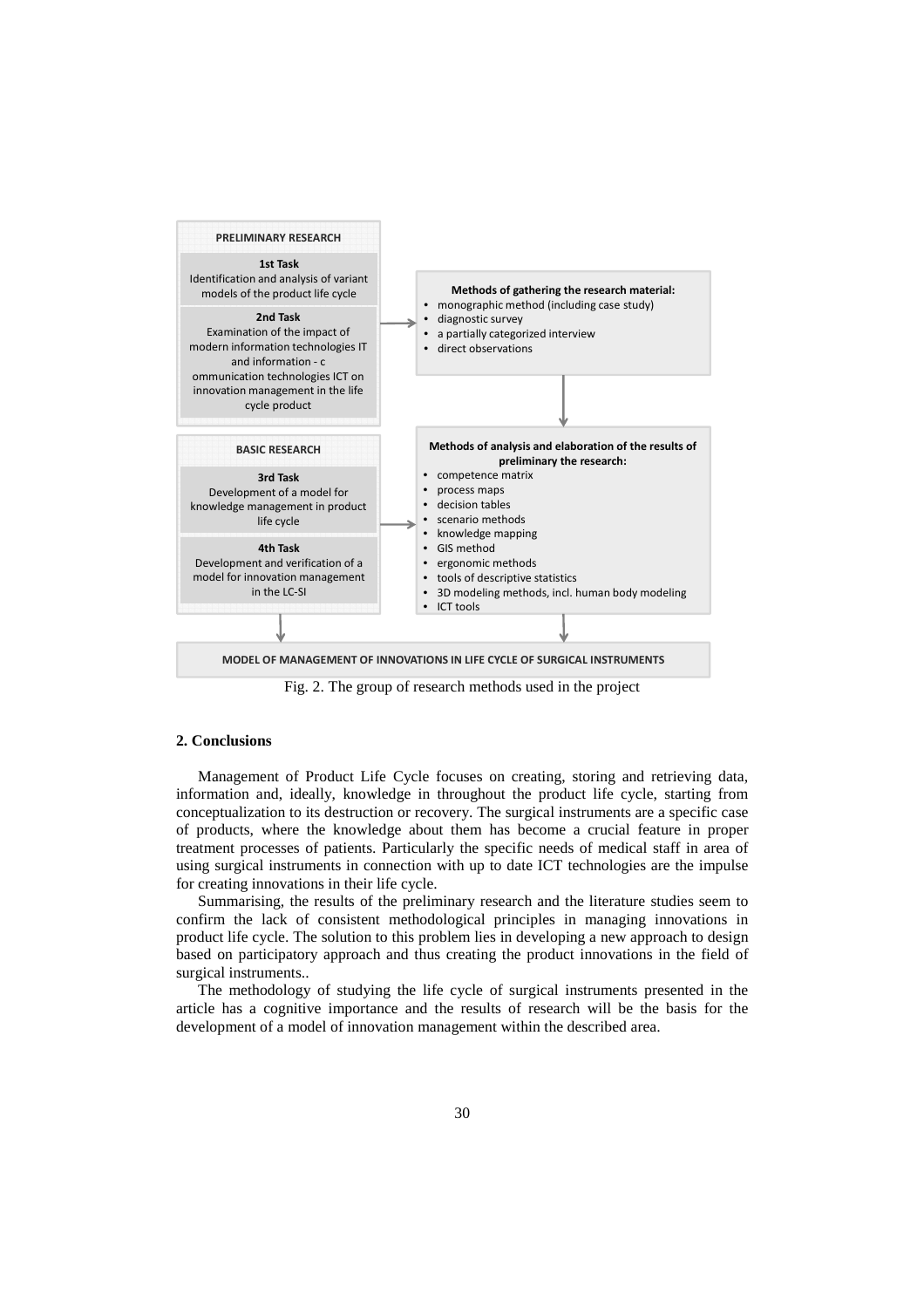### **References**

- 1. Bartnicka J., Dąbrowski M., Mleczko K.: Application of virtualization techniques in supporting scrub nurses work. Proceedings of the IADIS International Conference e-Health, edited by Macedo M., IADIS Press, Roma Italy, 2011, 61-68.
- 2. Bartnicka J.: Knowledge-based improvement life cycle process of public private partnership in area of the building and exploitation of hospitals. [in:] Jacob D., Winter Ch., Winkler T. (eds.): Strategic Alliances between the Public and Private Sector, Technische Universität Bergakademie, Freiberg, 2011.
- 3. Bartnicka J., Bojara Sz.: Analizy ergonomiczne w wirtualnym prototypowaniu narzędzi chirurgicznych. Konferencja: Materiały na konferencję: Majówka Młodych Biomechaników 2006, Szczyrk, 12 14 maja 2006 r. Zesz. Nauk. Kated. Mech. Stosow. 2006, 30. (in Polish).
- 4. Martin J., Norris B., Murphy E., Crowe J.: Medical device development: The challenge for ergonomics. Applied Ergonomics, 39, 2008, 271–283.
- 5. Buckle, P., Clarkson, P.J., Coleman, R., Ward, J., Anderson, J., Patient safety, systems design and ergonomics. Applied Ergonomics, 37, 2006, 491–500.
- 6. AAMI HE74, 2001. Human Factors Design Process for Medical Devices; ISO 13407, 1999.
- 7. Human-Centred Design Processes for Interactive Systems; ISO 14971, 2000.
- 8. IEC 60601-1, 2004. General Requirements for Safety of Electrical Medical Equipment.
- 9. IEC 60601-1-6, 2004. General Requirements for Safety of Electrical Medical Equipment Collateral Standard: Usability, 2004.
- 10. IEC 60601-1-8, 2006. Collateral Standard: General Requirements, Tests and Guidance for Alarm Systems in Medical Electrical Equipment and Medical Electrical Systems, 2006.
- 11. Xie S., Tu Y.: Rapid One-of-a-kind Product Development: Strategies, Algorithms and Tools. Springer, 2011.
- 12. Colombo G., Filippi S., Rizzi C., Rotini F.: A new design paradigm for the development of custom-fit soft sockets for lower limb prosthese. Computers in Industry, 61, 2010, 513-523.
- 13. Cioccaa L., De Crescenziob F., Fantinib M., Scotti R.: CAD/CAM and rapid prototyped scaffold construction for bone regenerative medicine and surgical transfer of virtual planning: A pilot study. Computerized Medical Imaging and Graphics, 33, 2009, 58–62.
- 14. Niemann J., Westkämper E.: Product Life Cycle Management in the Digital Age. [in:] Intelligent Knowledge-Based Systems,Vol. II., 2005, 677-707.
- 15. Corso M., Martini A., Pellegrini L., Paolucci E.: Knowledge management systems in continuous product innovation. [in:] Intelligent Knowledge-Based Systems, Vol. I, 2005, 36-66.
- 16. Hong P., Doll W., Revilla E., Nahmd A.: Knowledge sharing and strategic fit in integrated product development projects: An empirical study. International Journal of Production Economics 132, 2011, 186-196.
- 17. Nonaka, I. & Nishiguchi, T.: Knowledge Emergence. Oxford: Oxford University Press, 2001.
- 18. Badin J., Monticolo D., Chamoret D., Gomes S.: Using the knowledge configuration model to manage knowledge in configuration for upstream phases of the design process. International Journal on Interactive Design and Manufacturing, 5, 3, 2011,